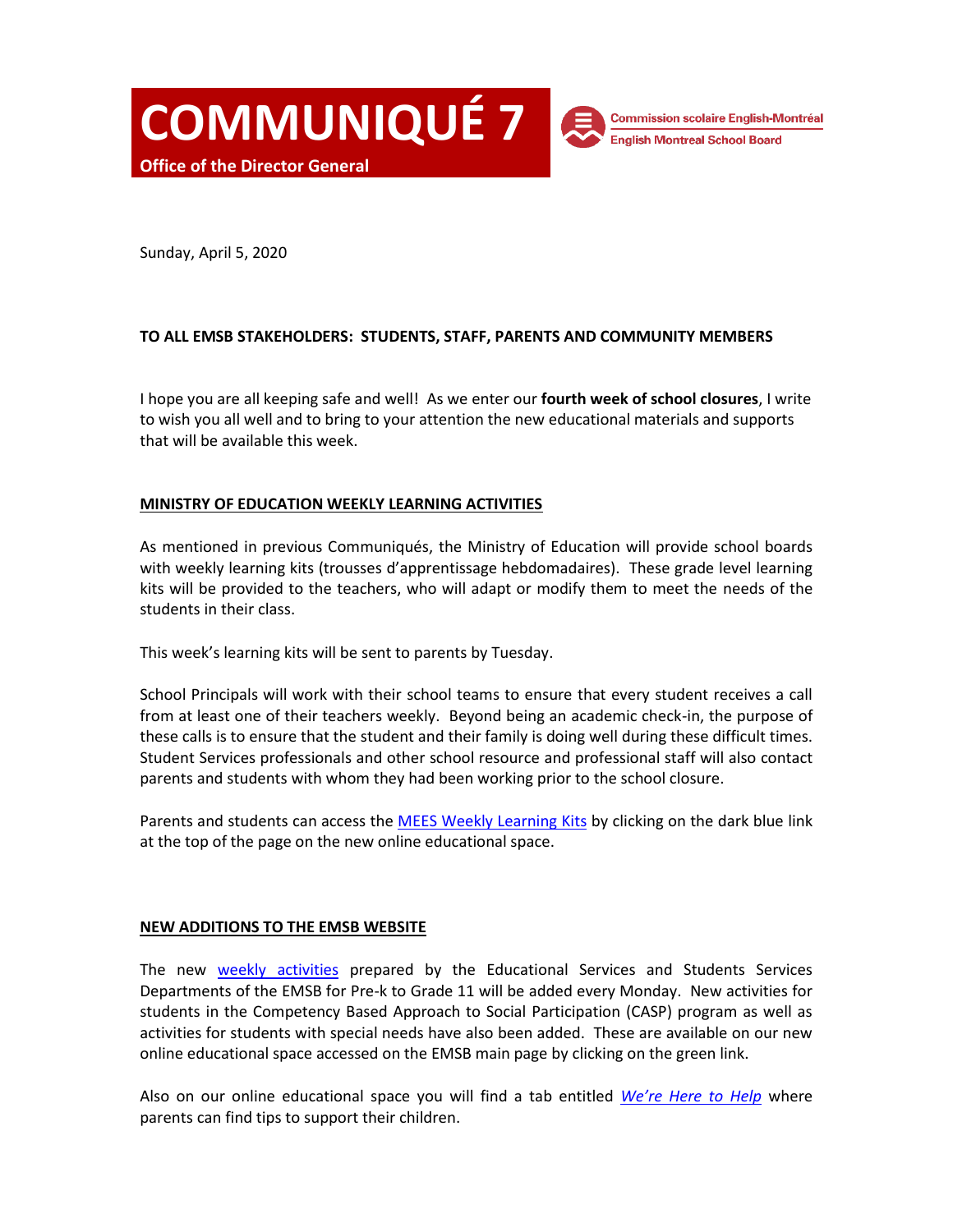Many parents have expressed their regret that school materials cannot be retrieved from the school buildings as they would like their children to have their textbooks and workbooks at home during the closure. As such, the EMSB has made contact with several of our educational suppliers and have made arrangements for some textbooks and workbooks to be made available in PDF via the EMSB Website. **As such, QEP-based content is now available**. This includes online textbooks, online workbooks and other online subscriptions with easy access.

For elementary students, all math workbooks currently used in our system are now accessible through our new online educational space by clicking on the dark blue *[QEP-Based Content](https://www.emsb.qc.ca/emsb/community/education/qep-content)* link at the top of the page.

Math Help Services, which is a set of detailed video lessons aligned with the Quebec high school program, is now available for free to all high school students. This resource is now accessible through our new online educational space by clicking on the dark blue *[QEP-Based Content](https://www.emsb.qc.ca/emsb/community/education/qep-content)* link at the top of the page.

We are in the process of adding other subject area resources. These should be available throughout the week.

Some parents expressed that some of the best learning sites require a subscription and payment in order to obtain a username and passwords. As such, the EMSB contacted many of the website administrators and negotiated with them. We are delighted to inform you that many of these sites will be available to our students and parents for the next 90 days for free. We thank those website administrators for their collaboration and generosity. The usernames and passwords have been added underneath each resource link which can be found in the virtual library space and various subject areas.

For resources requiring the student's EMSB username and password, please click [here](https://az184419.vo.msecnd.net/emsb/emsb-website/en/docs/edulinks/parental-consent-via-email-during-covid-19-crisis-2.pdf) to fill out a request form if your child did not receive it at the beginning of the year.

# **FOOD AND NUTRITION**

While everyone's daily life has been disrupted during the COVID-19 pandemic, the financial impact on those who are currently unable to work or who have lost their employment is particularly significant. In an attempt to lessen the impact on the hardest-hit families, Food Banks and Community Organizations across the island of Montreal are available to help by providing food / nutritional support.

Principals will send a list of these resources to parents. This list includes a hotline number for various services, a link to all Food Banks and Community Organizations across the island and a list by district.

The memo also states that the EMSB wants to do its part to help ensure that our students have sufficient food / nutrition during this period of school closure. As such, Principals are in a position to be able to supplement what the community organizations and food banks can provide by ensuring that some additional meals are provided to students in serious need. For more information, **please do not hesitate to contact** your child's Principal or EMSB Food Services by email at: [sbeaudry@emsb.qc.ca](mailto:sbeaudry@emsb.qc.ca)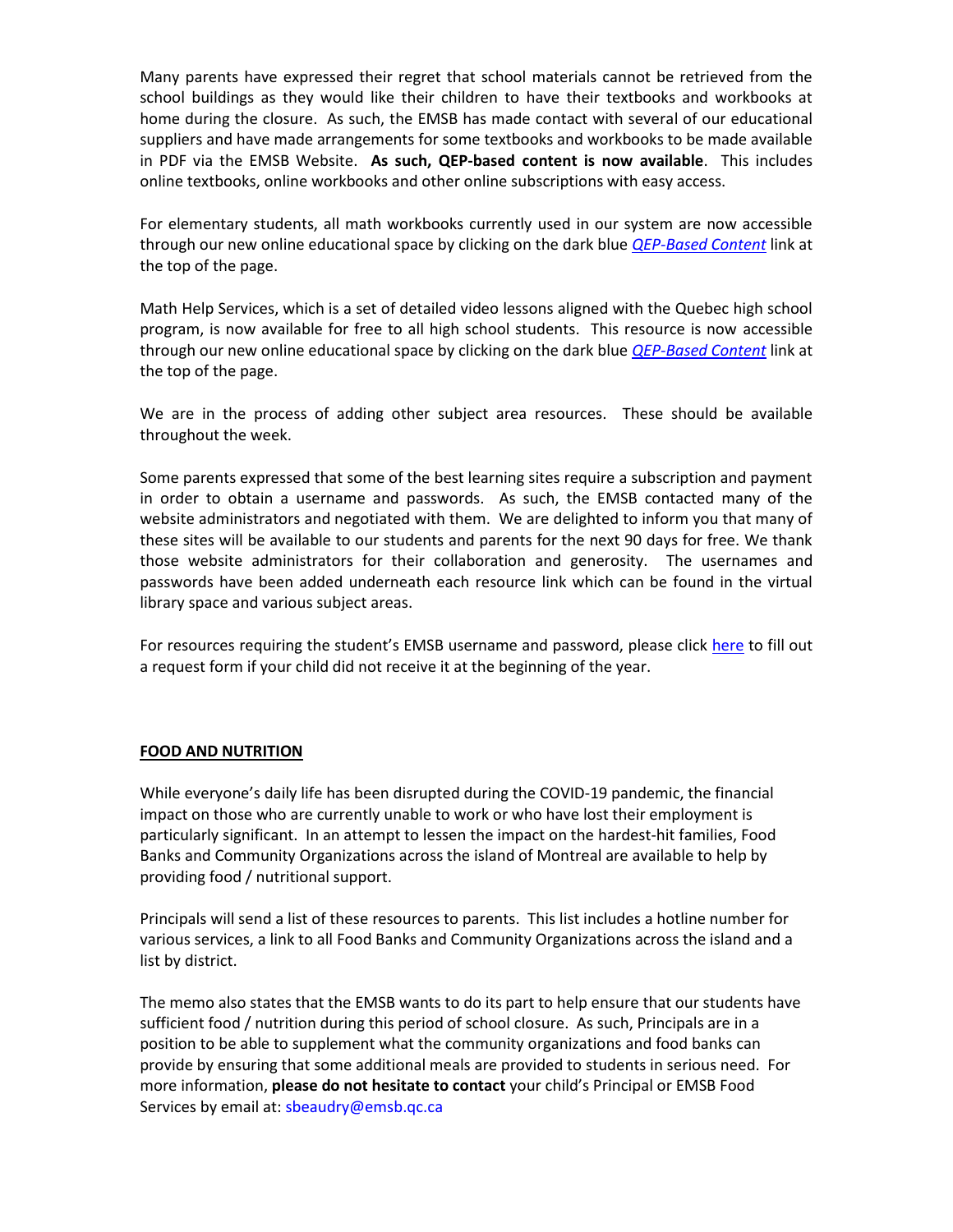### **DAYCARE UPDATE**

The EMSB continues to provide emergency daycare services to the children of employees in the very essential service sectors. As of this week, there will be four such daycare service centres: at Westmount Park South (at St-J-Bosco), at St-Monica, at Cedarcrest and at Dante. Due to few registrants, the daycare at Elizabeth Ballantyne will be closed.

I would like to extend my sincere gratitude to these daycare teams (Principals, Technicians, Educators and Caretakers) who are keeping the emergency services open. I appreciate the work that you do and the sacrifices that you are making – such that the doctors, nurses and other essential workers are able to go to work because they know that their children are being well looked after in your capable and caring hands. Thank you for your selflessness in stepping up to help others in these challenging days!

# **THANK YOU's**

There are so MANY EMSB employees who deserve our gratitude. EMSB employees work days, nights and on weekends, **behind the scenes,** to provide services to our employees, parents, students and community. These include, but are not limited to:

- Those in Finance, Human Resources, Material Resources and other service departments, as well as the administrative and office staff teams in our Schools and Centres, who keep the payroll running and external invoices paid – which allows our suppliers and partners to pay their own employees and suppliers;
- Our central office team especially Educational Services, Student Services, IT & Communications, Daycares Services and Food / Nutrition Services, who are doing their utmost to provide educational and auxiliary services to EMSB students and parents;
- School teams including Principals, Teachers, Support and Professional staff who are connecting directly with our students and their parents and responding as well as they can to their needs;
- Our schools may be closed and our central board employees may generally be working from home, but the EMSB is still very present in our English community and we are without a doubt doing our part during this COVID-19 crisis. So thank you to ALL involved!
- I also want to thank the EMSB Parents' Committee for sharing their concerns with me and then inviting me to join their meeting last Thursday by ZOOM to begin to address them. I specifically want to thank Caroline Phaneuf, EMSB PC Chairman, for her leadership and collaboration.

# **IN CONCLUSION**

I recognize that this COVID-19 crisis is difficult for everyone and it is easy to become frustrated. Having said that, I would like to thank those who have taken the time to send encouraging thoughts and messages to our employees via Facebook and other social media platforms. We read all Facebook comments and your words of appreciation and respectful suggestions are very helpful. More than ever, we must work as a team – school, home and community.